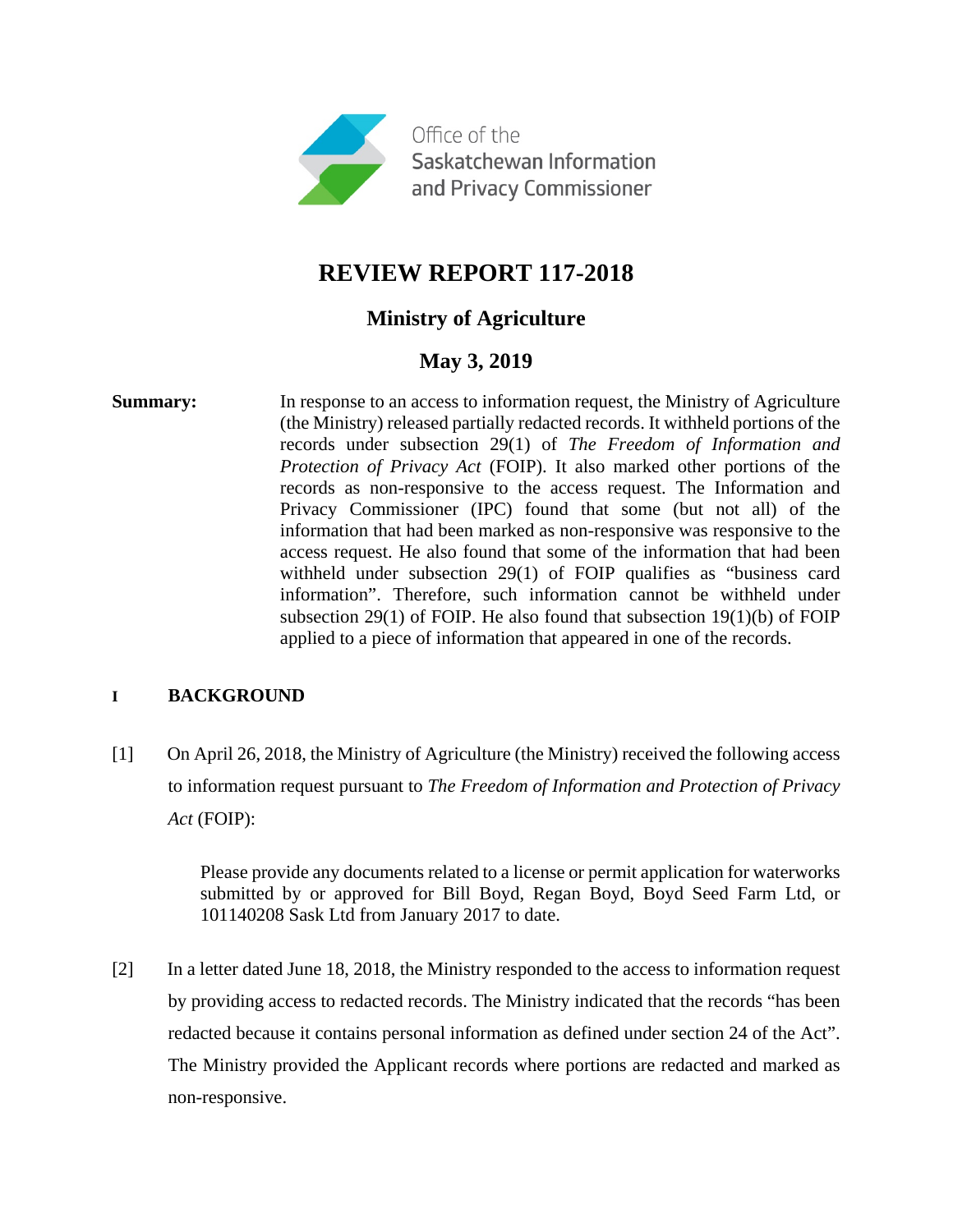- [3] In a letter dated June 21, 2018, the Applicant requested a review by my office. Specifically, the Applicant requested that my office review the portions of the record that were redacted and marked as non-responsive to the access request.
- [4] On July 5, 2018, my office notified both the Ministry and the Applicant that it would be undertaking a review.

# **II RECORDS AT ISSUE**

[5] In total, there are nine records at issue.

| Record #       | <b>Description of record</b>                                                                                                                 | <b>Number</b>  | Type of information that was                                                                                                                                                                                                  | Type of information                                                                                                                                                                                                                                                           |
|----------------|----------------------------------------------------------------------------------------------------------------------------------------------|----------------|-------------------------------------------------------------------------------------------------------------------------------------------------------------------------------------------------------------------------------|-------------------------------------------------------------------------------------------------------------------------------------------------------------------------------------------------------------------------------------------------------------------------------|
|                |                                                                                                                                              | of pages       | marked as "non-responsive"                                                                                                                                                                                                    | redacted<br>under                                                                                                                                                                                                                                                             |
|                |                                                                                                                                              |                |                                                                                                                                                                                                                               | subsection 29(1) of                                                                                                                                                                                                                                                           |
|                |                                                                                                                                              |                |                                                                                                                                                                                                                               | <b>FOIP</b>                                                                                                                                                                                                                                                                   |
| 1              | Technical<br>for<br>Request<br>application<br>Assistance<br>form                                                                             | 6              | Each page contained a name of an<br>individual who was not named in<br>the Applicant's access request.                                                                                                                        | <b>Page 1</b> – The post<br>office box number,<br>city/town,<br>province,<br>postal code, cell phone<br>of Regan Boyd and the<br>individual who was<br>not named in the<br>Applicant's<br>access<br>request was redacted.<br>Further, the middle<br>initial of the individual |
|                |                                                                                                                                              |                |                                                                                                                                                                                                                               | who is not named in<br>the Applicant's access<br>request is redacted.<br>Finally, Bill Boyd's<br>address<br>email<br>and<br>telephone number is<br>redacted.<br><b>Page 4</b> – a business<br>number was redacted.                                                            |
| $\overline{2}$ | An internal email that lists<br>the applications that had<br>been entered into the Sales<br>Logix system. The email<br>lists 8 applications. | $\overline{1}$ | In the first six applications listed,<br>only the name of the individual<br>not named in the Applicant's<br>access request was redacted.<br>Details of the seventh and eighth<br>application<br>redacted<br>were<br>entirely. |                                                                                                                                                                                                                                                                               |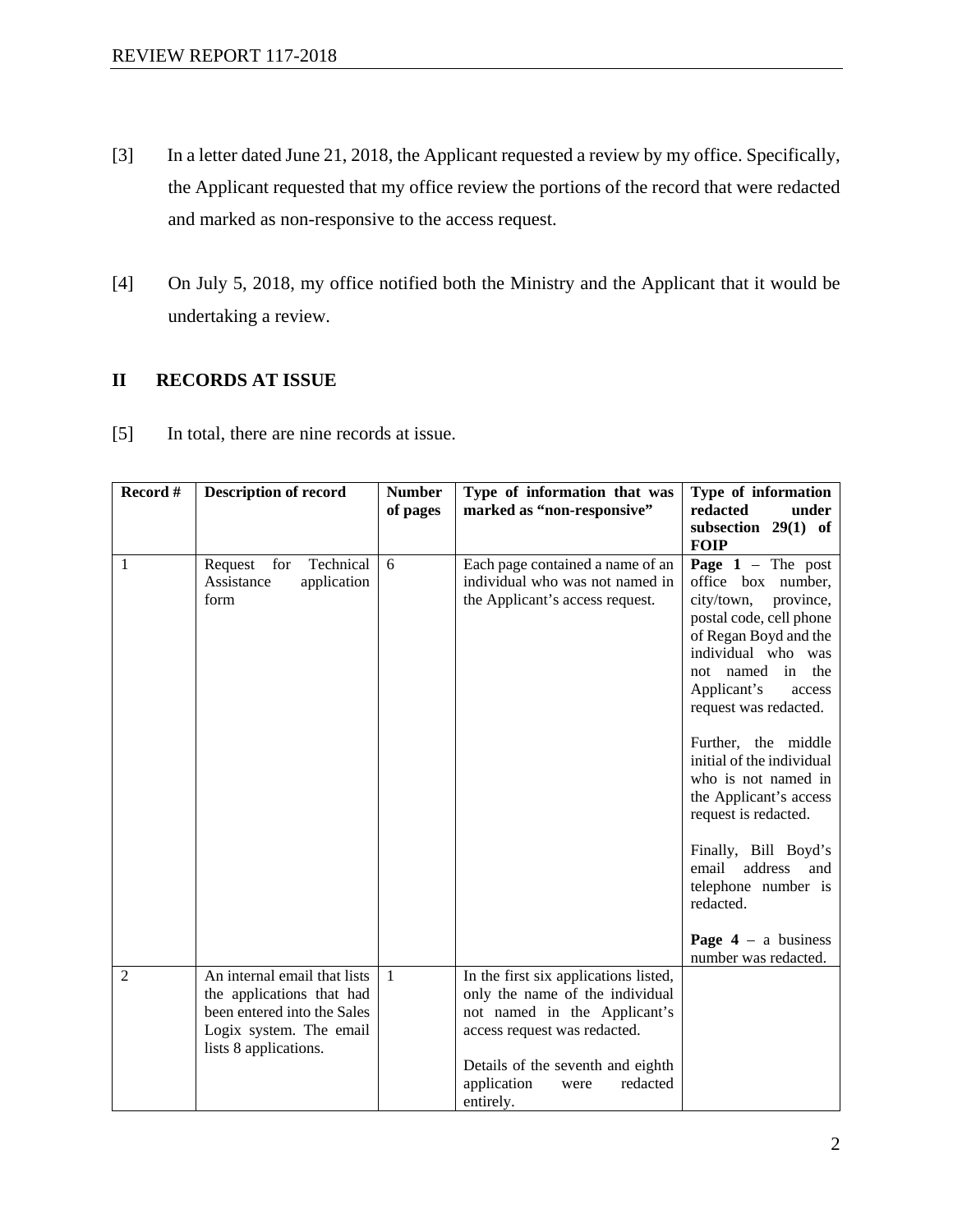| 3              | An email from the Water<br>Security Agency to Bill<br>Boyd.                           | $\mathfrak{D}$ |                                                                                                                                                                                         | Boyd's<br>email<br>Bill<br>address was redacted.                                                 |
|----------------|---------------------------------------------------------------------------------------|----------------|-----------------------------------------------------------------------------------------------------------------------------------------------------------------------------------------|--------------------------------------------------------------------------------------------------|
| $\overline{4}$ | An email from Bill Boyd<br>to the Ministry.                                           | 2              |                                                                                                                                                                                         | Bill<br>Boyd's<br>email<br>address, his<br>phone<br>number, and mailing<br>address was redacted. |
| 5              | An internal email detailing<br>updating<br>the<br>the<br>on<br>certification process. | $\overline{1}$ | Initially, the Ministry redacted<br>two bullet points as "non-<br>responsive". However, in the<br>course of this review, the Ministry<br>indicated that this record can be<br>released. |                                                                                                  |
| 6              | An internal email detailing<br>about the soil fees paid for<br>two locations.         | $\overline{1}$ | The information about a company<br>other than Boyd Seed Farm was<br>redacted.                                                                                                           |                                                                                                  |
| 7              | the<br>from<br>email<br>An<br>Ministry to Bill Boyd.                                  | 2              |                                                                                                                                                                                         | Bill<br>Boyd's<br>email<br>address is redacted.                                                  |
| 8              | Internal emails.                                                                      | $\overline{2}$ | The last name of an individual not<br>named in the Applicant's access<br>request is redacted from the<br>subject line.                                                                  |                                                                                                  |
| 9              | from<br>email<br>the<br>An<br>Ministry to Bill Boyd.                                  | 2              |                                                                                                                                                                                         | Bill<br>Boyd's<br>email<br>address is redacted.                                                  |

### **III DISCUSSION OF THE ISSUES**

### **1. Do I have jurisdiction to undertake a review?**

[6] The Ministry qualifies a "government institution" as defined by subsection 2(d)(i) of FOIP. Therefore, my office has jurisdiction to review this matter.

#### **2. Are portions of the records non-responsive?**

- [7] Responsive means relevant. The term describes anything that is reasonably related to the request. It follows that any information or records that do not reasonably relate to an applicant's request would be considered non-responsive.
- [8] The Ministry cited a point from my office's *IPC Guide to Exemptions*. This point says the following: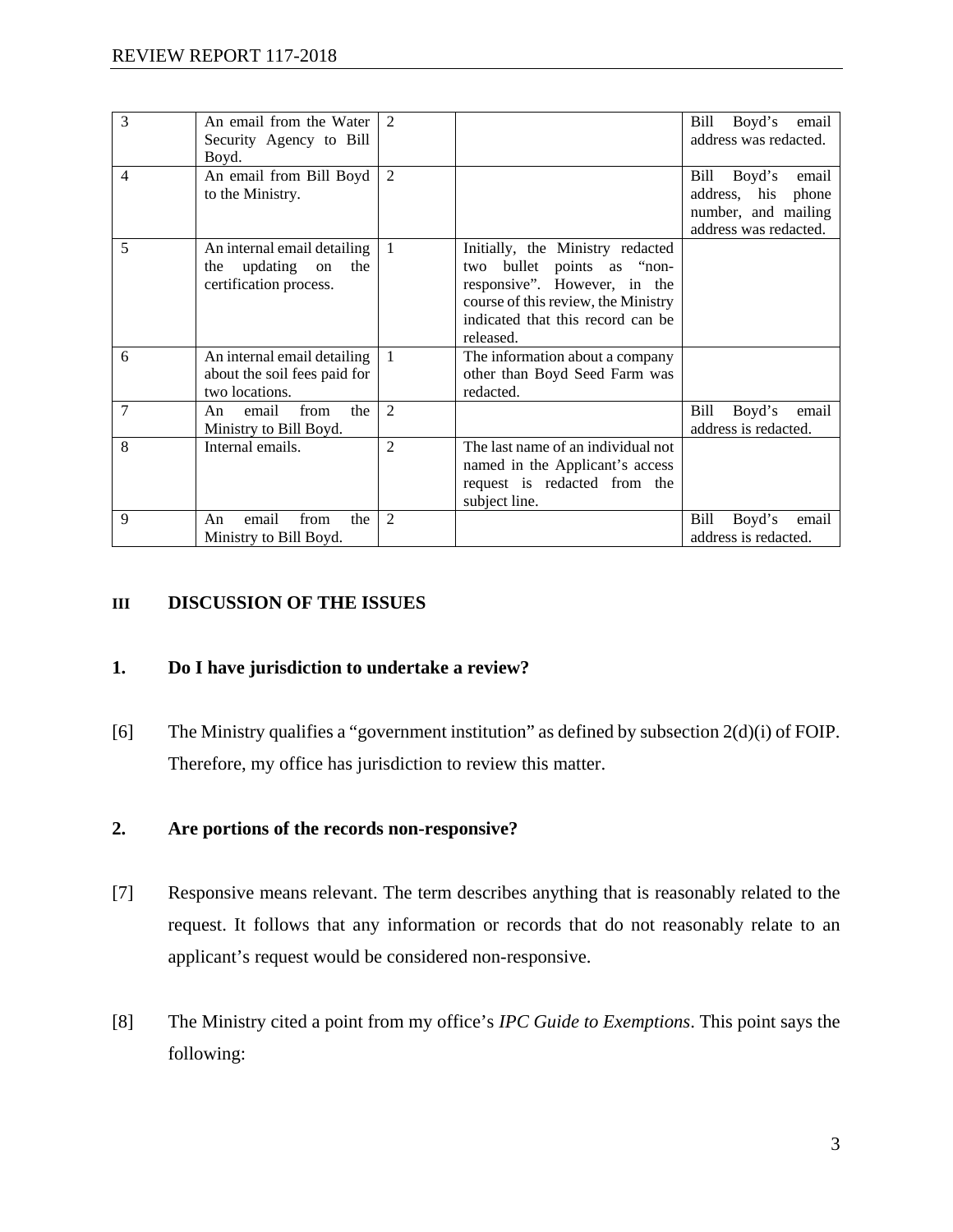The request itself sets out the boundaries of relevancy and circumscribes the records or information that will ultimately be identified as being responsive.

- [9] The Ministry indicated that the Applicant "was very specific about the nature of the information the Applicant was seeking, and who they were requesting information about. The specificity of the request is the reason for the redaction of names that did not fit the conditions "submitted by or approved for Bill Boyd, Regan Boyd, Boyd Seed Farm Ltd., or 101140208." In other words, unless the Applicant specified the name of the person or business in the access request, the Ministry determined that the information is nonresponsive.
- [10] My office's *IPC Guide to Exemptions* also provides the following:
	- The public body may treat portions of a record as not-responsive if they are clearly separate and distinct and entirely unrelated to the access request. However, use it sparingly and only where necessary.
	- If it is just as easy to release the information as it is to claim "not responsive", the information should be released (i.e. releasing the information will not involve time consuming consultations nor considerable time weighing discretionary exemptions).
- [11] Further, on July 14, 2017, my office published a blog entry entitled [What About the Non-](https://oipc.sk.ca/what-about-the-non-responsive-record/)[Responsive Record?](https://oipc.sk.ca/what-about-the-non-responsive-record/) It is about how public bodies should provide Applicants the nonresponsive information in a record to the applicant. However, if the public body sees the non-responsive information as being exempt from disclosure, then the public body should advise the applicant that there is information that is non-responsive but is also exempt from disclosure under a particular section of FOIP.
- [12] In records 1, 2, and 8, the name of an individual that was not named in the Applicant's access request was marked as non-responsive. Further, one sentence in record 8 was marked as non-responsive as it mentions this individual's name. This name appears in "documents related to a license or permit application for waterworks submitted by or approved for Bill Boyd, Regan Boyd, Boyd Seed Farm Ltd, or 101140208 Sask Ltd from January 2017 to date." As such, this name is not "clearly separate and distinct and entirely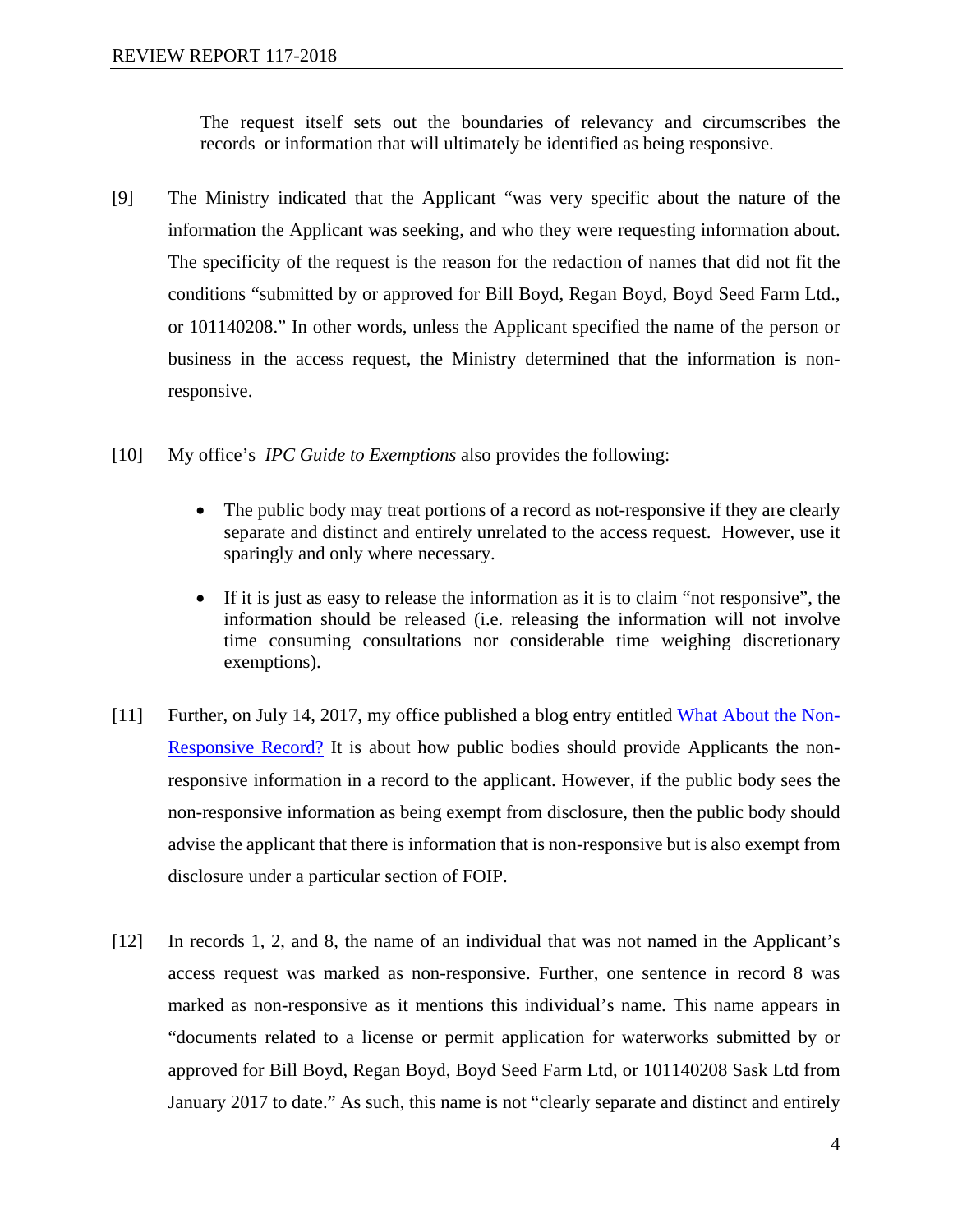unrelated to the access request". I find that the name of the individual that was not named in the Applicant's access request that appears in records 1, 2, and 8 is responsive to the access request. In the next section of this report, I will have to determine if subsection 29(1) of FOIP applies to this name.

- [13] Next, in record 2, information about two Requests for Technical Assistance applications are listed were redacted and marked as non-responsive. On the face of the record, I can determine that these two applications are not related to "documents related to a license or permit application for waterworks submitted by or approved for Bill Boyd, Regan Boyd, Boyd Seed Farm Ltd, or 101140208 Sask Ltd from January 2017 to date." As such, I find that the Ministry properly marked this information as "non-responsive."
- [14] In record 6, information about a business not related to Bill Boyd, Regan Boyd, Boyd Seed Farm Ltd, or 101140208 Sask Ltd appears. I find that the Ministry properly marked this information as "non-responsive."

## **3. Did the Ministry appropriately apply subsection 29(1) of FOIP?**

[15] Subsection 29(1) of FOIP provides:

29(1) No government institution shall disclose personal information in its possession or under its control without the consent, given in the prescribed manner, of the individual to whom the information relates except in accordance with this section or section 30.

[16] In order to apply subsection 29(1) of FOIP, the information in question must qualify as personal information. Personal information is defined by subsection 24(1) of FOIP. Subsection 24(1) of FOIP provides a list of examples of personal information but the list is not exhaustive. In order to determine if information qualifies as personal information, the information must be 1) about an identifiable individual, and 2) the information is personal in nature. *Personal in nature* means that the information reveals something personal about the individual. Information that relates to an individual in a professional,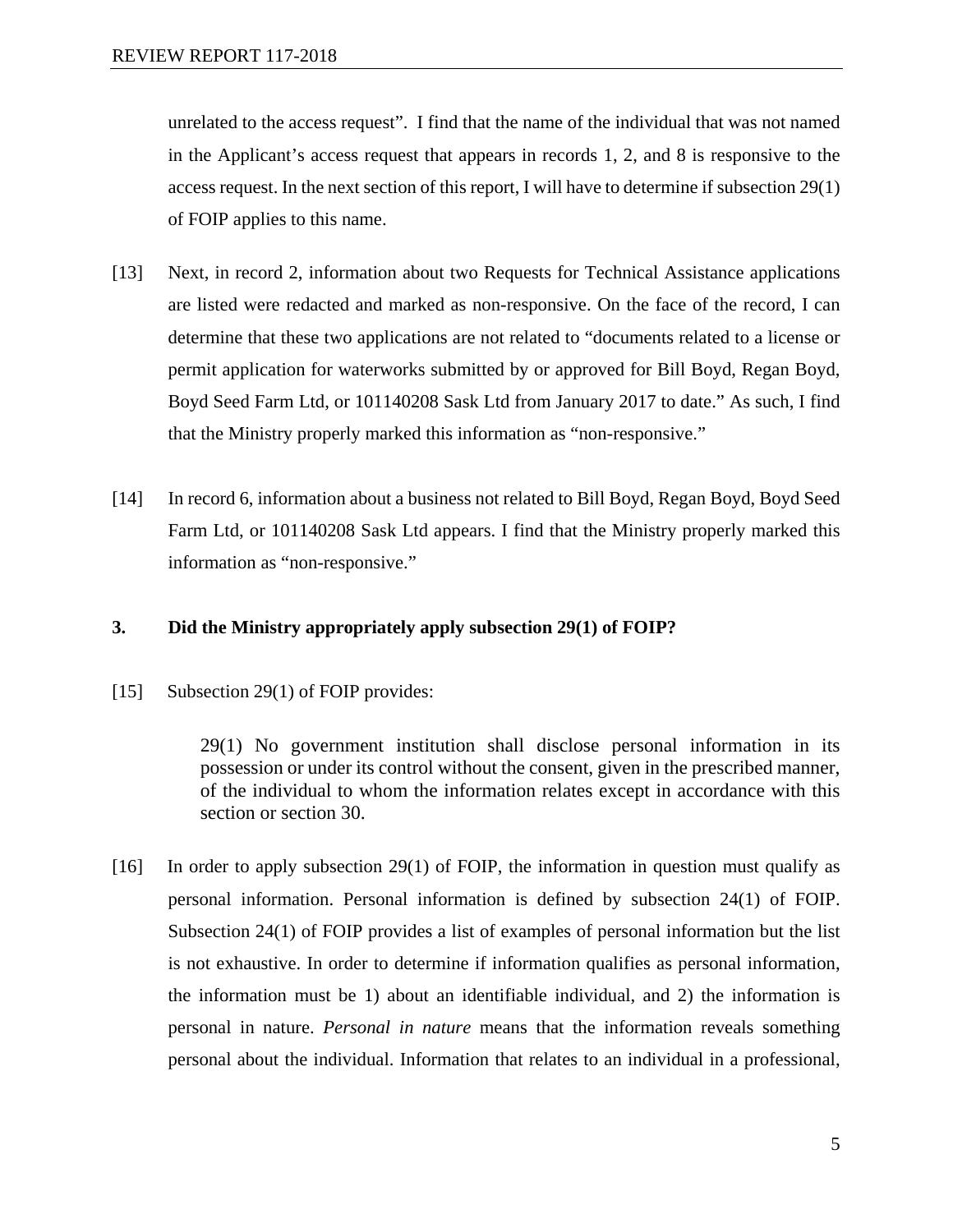official or business capacity does not generally qualify unless it revealed something personal about the individual.

- [17] *Business card information* is the type of information found on a business card (name, job title, work address, work phone numbers and work email address). This type of information is generally not personal in nature and therefore would not be considered personal information [\(Review Report 277-2016\)](https://oipc.sk.ca/assets/foip-review-277-2016.pdf).
- [18] In records 1, 3, 4, 7, and 9, the following information was redacted by the Ministry under subsection 29(1) of FOIP:
	- Regan Boyd's post office box number, city/town, province, postal code, cell phone number,
	- An individual's (who is not named in the access request) post office box number, city/town, province, postal code, cell phone number,
	- Bill Boyd's email address,
	- Bill Boyd's telephone number, and
	- Business Number.
- [19] Also, as discussed in paragraph [12] of this report, I must also determine if subsection 29(1) of FOIP applies to the name of the individual who is not named by the Applicant in the access request.
- [20] In its submission, the Ministry indicated that the information such as an individual's personal address, telephone number, and email address under subsection 29(1) of FOIP is because the information qualifies as personal information as defined by subsection 24(1)(e) of FOIP:

24(1) Subject to subsections (1.1) and (2), "personal information" means personal information about an identifiable individual that is recorded in any form, and includes: ... (e) the home or business address, home or business telephone number or fingerprints of the individual;

[21] Based on a review of the records, I find that the information listed at paragraph [18] to qualify as business card information (except for the business number that appears in record 1, which will be discussed later). This is because it appears that Regan Boyd, Bill Boyd,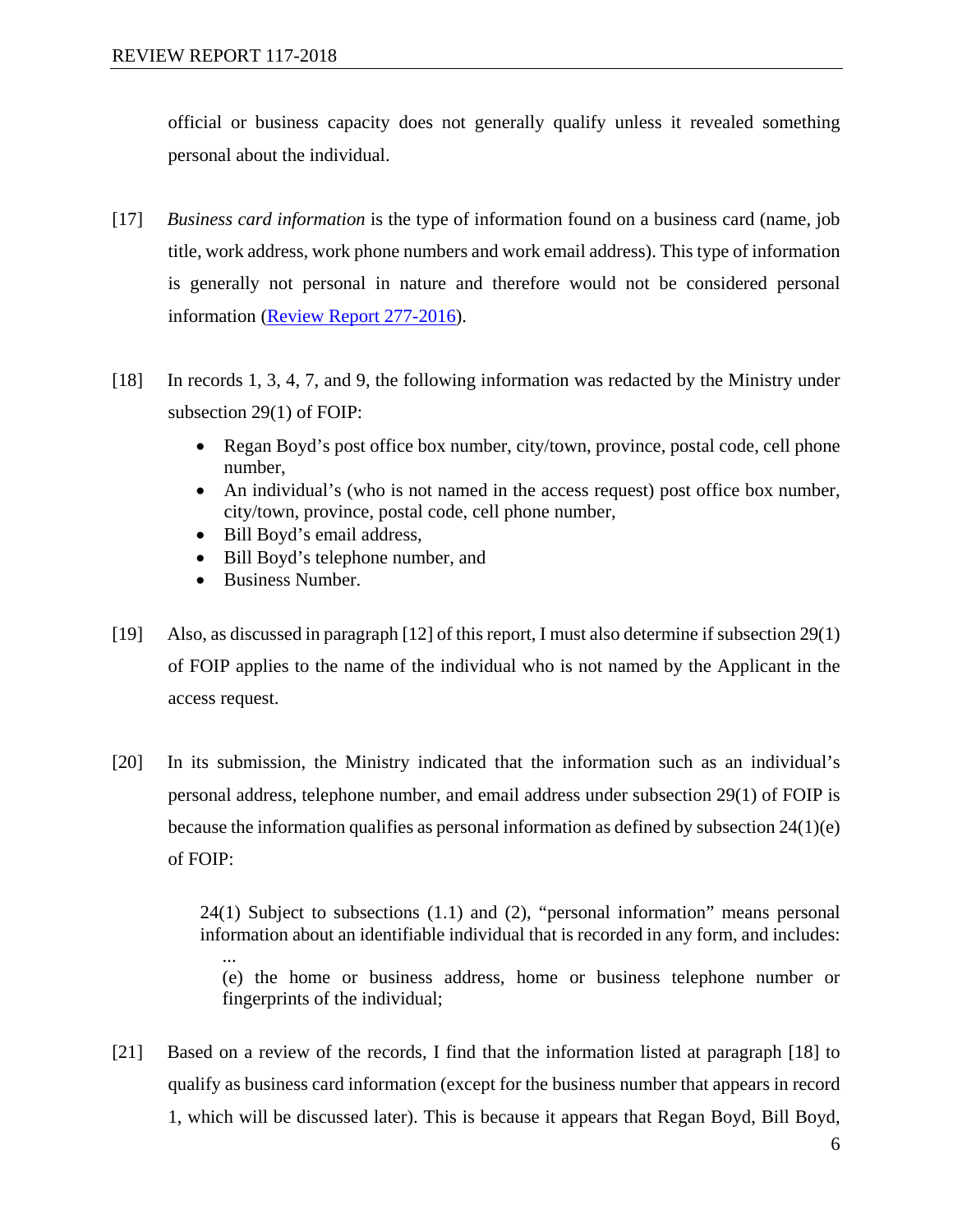and the individual who is not named in the access request is acting in the professional, business capacities. My office's Review Report 277-2016 provided that the name and contact information of non-government employees, professionals and corporate officers is treated the same as the name and contact information of government employees. In other words, the name and contact information is "business card information" and would not be information that is personal in nature:

[42] For the names and contact information of lawyers, Economy asserted that names and contact information of the lawyers is personal information about the lawyers and they are not government employees.

[43] Decisions issued by this office dealing with non-government employees, professionals and corporate officers have treated the issue of personal information in much the same way as those dealing with government employees. From a review of the pages, it is clear the lawyers are acting in their professional capacities, including a lawyer acting as legal counsel for a government institution. This type of information is considered business card information.

- [22] As such, I find that subsection 29(1) of FOIP cannot be applied to the information listed at paragraph [18] except for the business number, which will be discussed below.
- [23] A business number is a "nine-digit number that Canada Revenue Agency will assign to a business (or other organization such as a charity) for tax matters related to business in Canada," according to the Information Services Corporation's website. As such, the business number that appears in record 1 does not qualify as "personal information" as defined by subsection 24(1) of FOIP. I find that the Ministry cannot apply subsection 29(1) of FOIP to the business number in record 1. I will consider whether or not subsection 19(1)(b) of FOIP applies to the business number.

#### **4. Does subsection 19(1) of FOIP apply to the business number?**

[24] Subsection 19(1)(b) of FOIP is a mandatory exemption. Therefore, I must consider it even when a government institution has not raised it. In order for subsection 19(1)(b) of FOIP to apply, the following three part test must be met: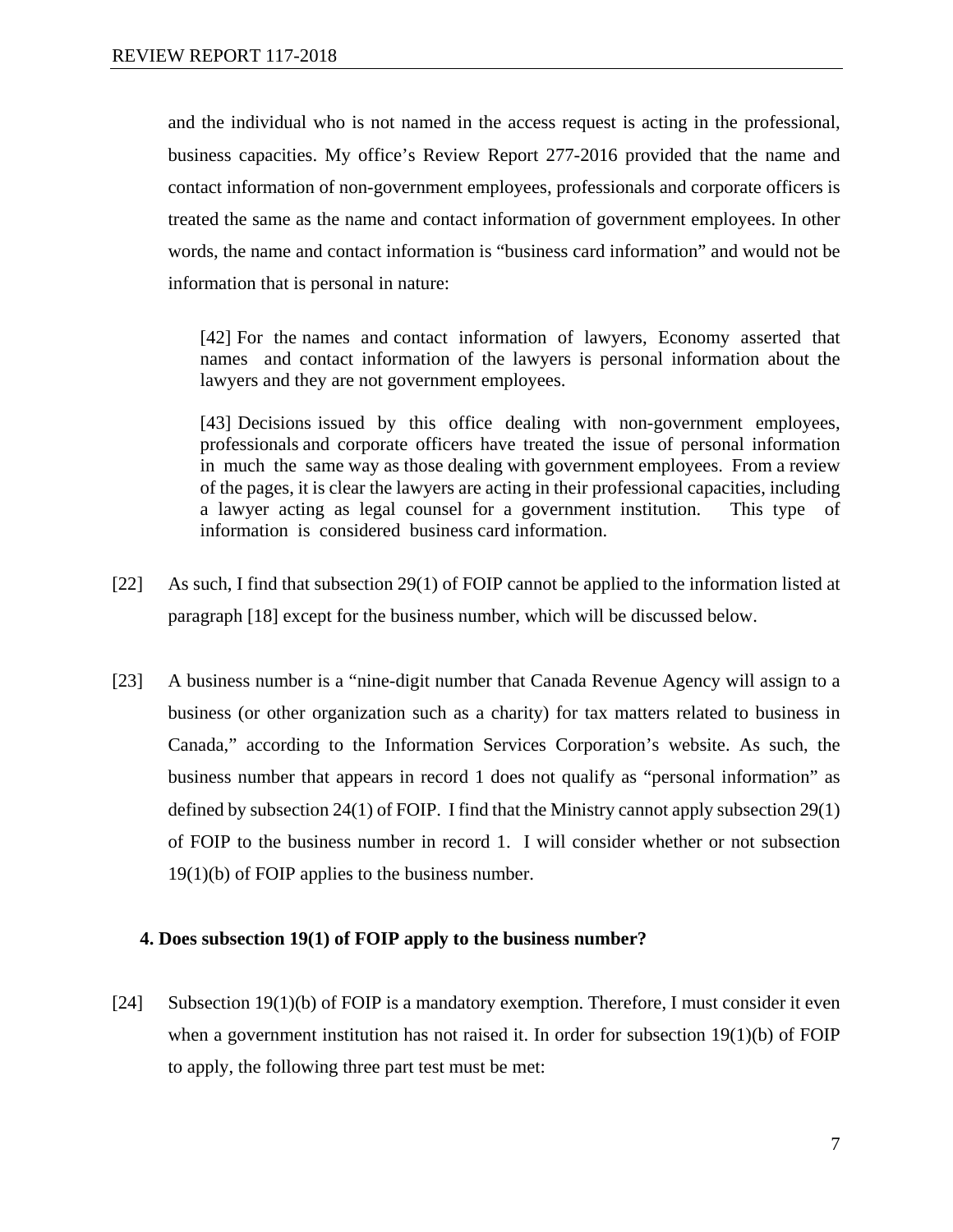- 1. Is the information financial, commercial, scientific, technical or labour relations information of a third party?
- 2. Was the information supplied by the third party to a public body?
- 3. Was the information supplied in confidence implicitly or explicitly?
- [25] Below I will determine if the three part test is met:

## **1. Is the information financial, commercial, scientific, technical or labour relations information of a third party?**

[26] First, I note that the Ontario Office of the Information and Privacy Commissioner (ON OIPC) found that business numbers assigned by the Canada Revenue Agency as financial information in [Order PO-2174.](http://canlii.ca/t/1r170) This Order provided as follows:

> In my view the withheld portions of the records at issue contain technical, commercial and financial information, including

- information about the log retrieval procedures and methodologies of affected parties
- descriptions of log and logging locations (including, in some cases, maps, side-scan sonar readings and D-GPS readings)
- **registrations** (including Workplace Safety and Insurance Board clearance certificates, Notices for Diving Operations under the Occupational Health and Safety Act, articles of incorporation, and **Revenue Canada business numbers**)
- descriptions of fish and habitat conditions
- equipment to be used for underwater logging activities
- estimated volume and species of logs to be retrieved

[emphasis added]

- [27] I also find that business numbers assigned by the Canada Revenue Agency qualifies as financial information.
	- **2. Was the information supplied by the third party to a public body?**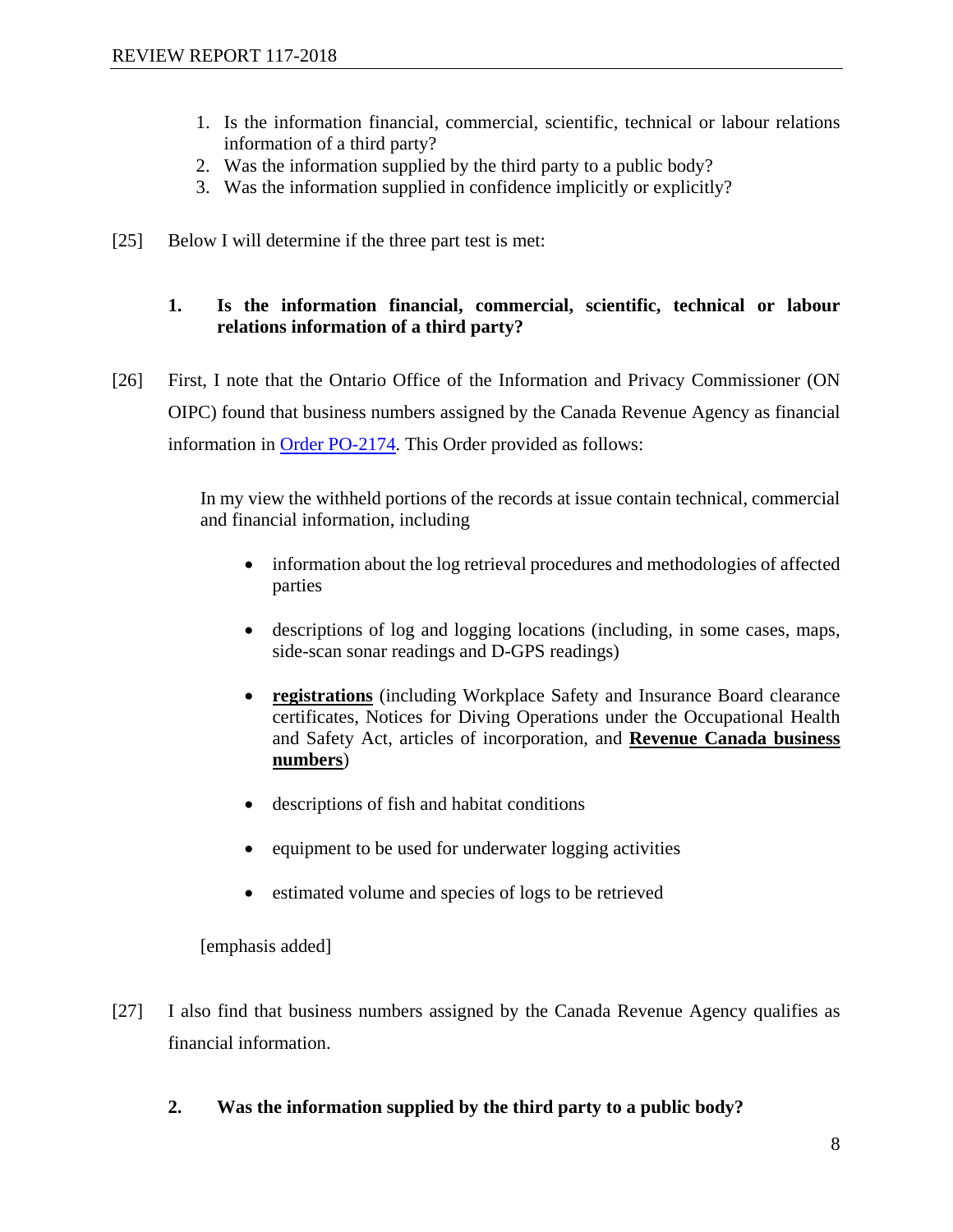- [28] Subsection  $2(1)(i)$  of FOIP defines "third party" as follows:
	- 2(1) In this Act: ...

(j) "third party" means a person, including an unincorporated entity, other than an applicant or a government institution.

- [29] The business number appears on a Request for Technical Assistance form, filled out by the individual that was not named in the access request. This individual qualifies as third party as defined by subsection  $2(1)(i)$  of FOIP.
- [30] Further, in order for information to have been "supplied" by the third party, the information must not have been created or generated by the Ministry. In this case, this business number was not created or generated by the Ministry. It was assigned by the Canada Revenue Agency to the individual's business. The individual then provided the business number to the Ministry.
- [31] Based on the above, I find that the business number was supplied by the third party to the Ministry.

#### **3. Was the information supplied in confidence implicitly or explicitly?**

- [32] On the face of the records, I cannot determine that the information was supplied in confidence explicitly. Therefore, I must determine if the information was supplied in confidence implicitly.
- [33] As noted in my office's *IPC Guide to Exemptions* some factors to consider when determining whether a document was supplied in confidence implicitly are below. The list below is not exhaustive:
	- What is the nature of the information? Would a reasonable person regard it as confidential? Would it ordinarily be kept confidential by the third party or public body?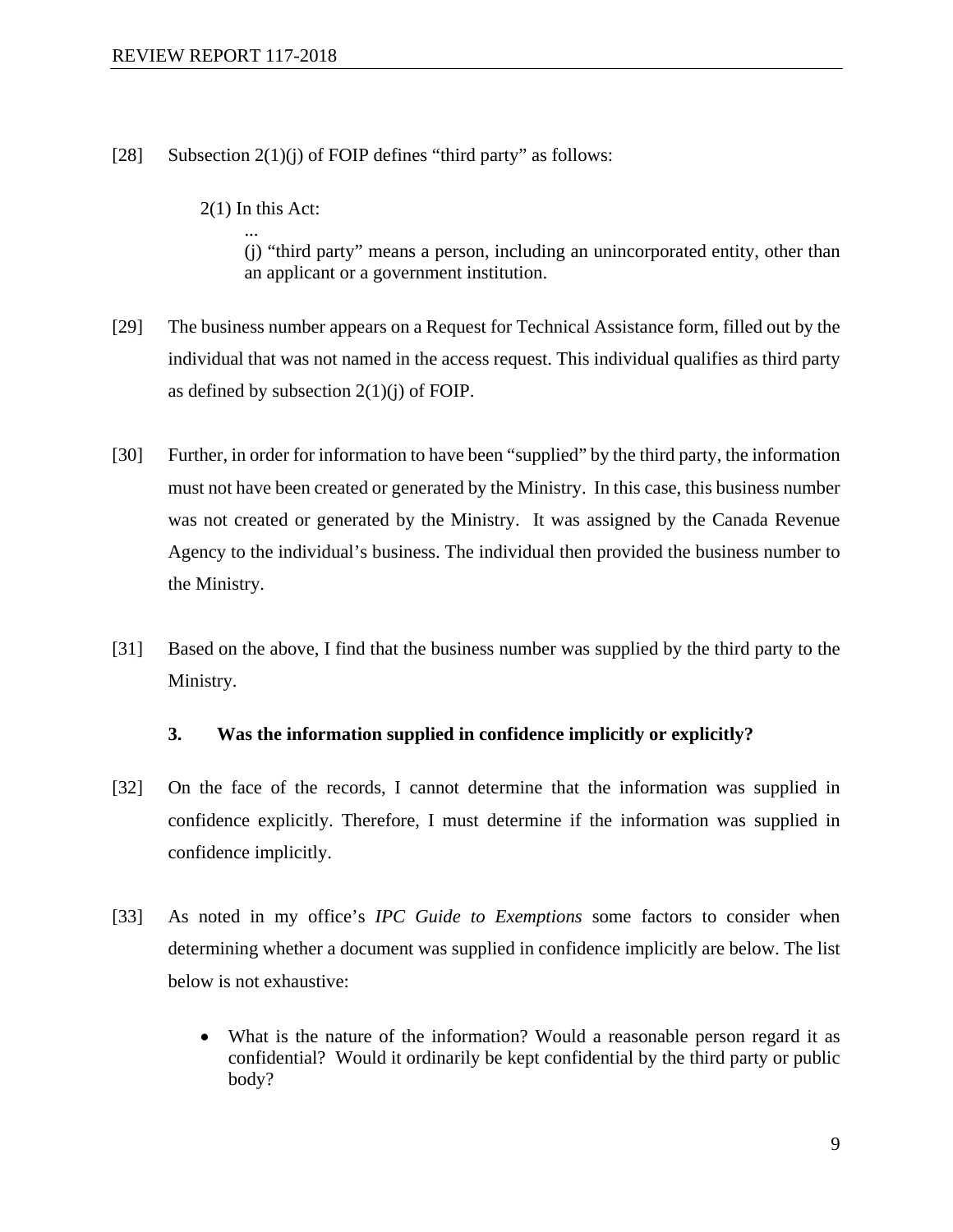- Was the information treated consistently in a manner that indicated a concern for its protection by the third party and the public body from the point at which it was supplied until the present time?
- Is the information available from sources to which the public has access?
- Does the public body have any internal policies or procedures that speak to how records such as the one in question are to be handled confidentially?
- Was there a mutual understanding that the information would be held in confidence?
- [34] When I consider the above questions and the nature of a business number, I am satisfied that a reasonable person would treat a business number assigned by the Canada Revenue Agency as confidential for the following reasons:
	- Business numbers are not available from sources to which the public has access. In Saskatchewan, the Information Services Corporation (ISC) is Canada Revenue Agency's partner for managing the business number program for the province of Saskatchewan. If a business lost its business number, an individual would need to answer security questions to verify the individual's authorization to have the business number. ISC's website says as follows:

#### **Lost Business Number?**

Please contact ISC's Customer Support Team by email at corporateregistry@isc.ca. They can retrieve and/or re-send out the BN as needed. Please note, you will be required to verify your authorization by answering some security questions. Third parties operating on behalf of clients requiring a BN will be subject to additional security questions.

• According to *Practice Note No. 16 – Notice Regarding Privacy and Public Access to Court Files*, the Tax Court of Canada (TCC) encourages parties to refrain from including confidential information including business numbers assigned by the Canada Revenue Agency in documents filed with the TCC. This is because documents filed with the TCC are generally public records and open to inspection by the public. The practice note provides as follows:

Parties are encouraged to refrain from including the following information from all pleadings and documents filed with the Court, except as otherwise directed by the Court:

- 1. Social Insurance Number and employee identification number;
- 2. **Business number**, GST/HST account number;
- 3. Sensitive medical information ;
- 4. Dates of birth. If a date of birth is provided, only the year should appear;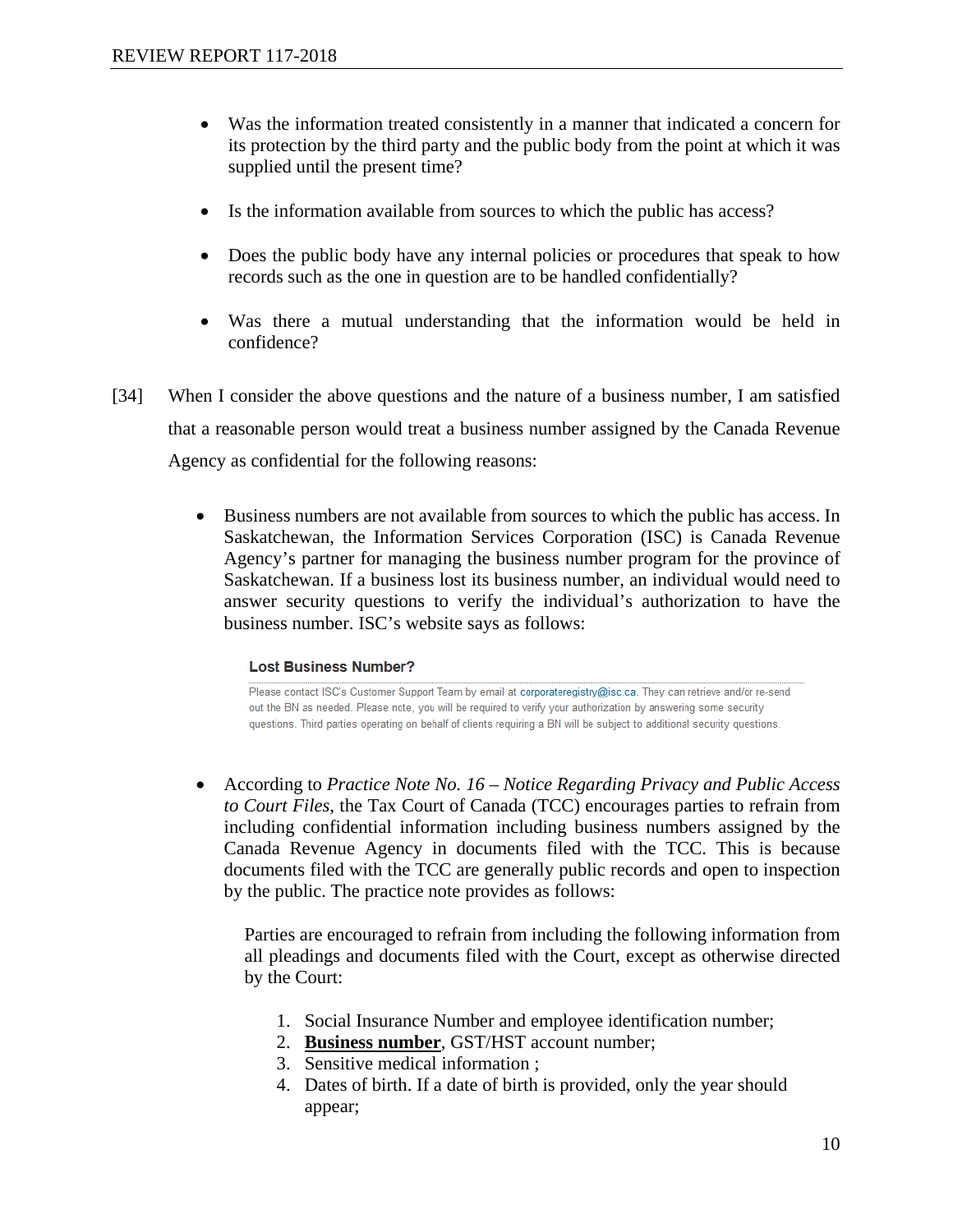- 5. Names of minor children. If a minor child is identified, only the minor child's initials should appear; and
- 6. Bank and financial account numbers. If a financial account number is provided, only the last four digits of the number should appear.

[emphasis added]

- [35] The above practice note by the TCC suggests that the business number assigned by Canada Revenue Agency should be treated as confidential.
- [36] Based on the above, a reasonable person would supply his/her business number implicitly in confidence when communicating with a public body.
- [37] On the face of the records, I find that the three-part test for subsection  $19(1)(b)$  of FOIP is met. I recommend that the Ministry withhold the business number in record 1 under subsection 19(1)(b) of FOIP.

#### **IV FINDINGS**

- [38] I find that the name of the individual that was not named in the Applicant's access request that appears in records 1, 2, and 8 is responsive to the access request.
- [39] I find that the Ministry properly marked the information about two Requests for Technical Assistance applications as non-responsive in record 2.
- [40] I find that the Ministry properly marked information about a business not related to Bill Boyd, Regan Boyd, Boyd Seed Farm Ltd or 101140208 Sask Ltd as non-responsive in record 6.
- [41] I find that that the following information qualifies as "business card information" so subsection 29(1) of FOIP cannot be applied to the following information: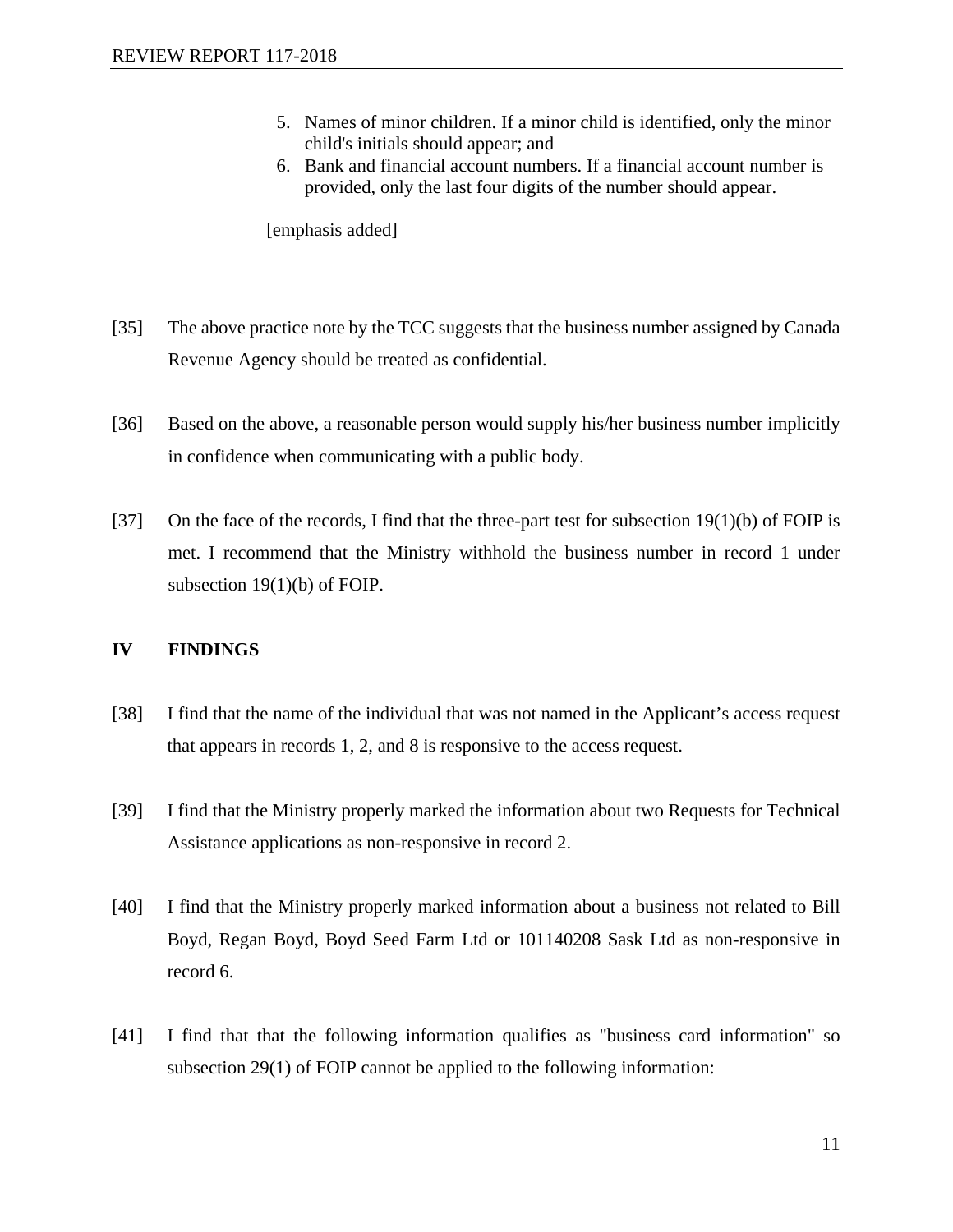- Regan Boyd's post office box number, city/town, province, postal code, cell phone number,
- An individual's (who is not named in the access request) post office box number, city/town, province, postal code, cell phone number,
- Bill Boyd's email address, and
- Bill Boyd's telephone number,
- [42] I find that subsection 19(1)(b) of FOIP applies to the business number that appears in record 1.

## [43] **V RECOMMENDATIONS**

- [44] I recommend that the Ministry release the name of the individual that was not named in the access request but appears in records 1, 2, and 8.
- [45] I recommend that the Ministry continue to withhold the information about the two Requests for Technical Assistance applications that is not related to Bill Boyd, Regan Boyd, Boyd Seed Farm Ltd or 101140208 Sask Ltd.
- [46] I recommend that the Ministry release the following information that appears in records 1, 3, 4, 7, and 9:
	- Regan Boyd's post office box number, city/town, province, postal code, cell phone number,
	- An individual's (who is not named in the access request) post office box number, city/town, province, postal code, cell phone number,
	- Bill Boyd's email address, and
	- Bill Boyd's telephone number.
- [47] I recommend that the Ministry withhold the business number that appears in record 1 under subsection 19(1)(b) of FOIP.
- [48] I recommend that the Ministry release record 5 in its entirety to the Applicant as the Ministry determined that the redacted information could be released.